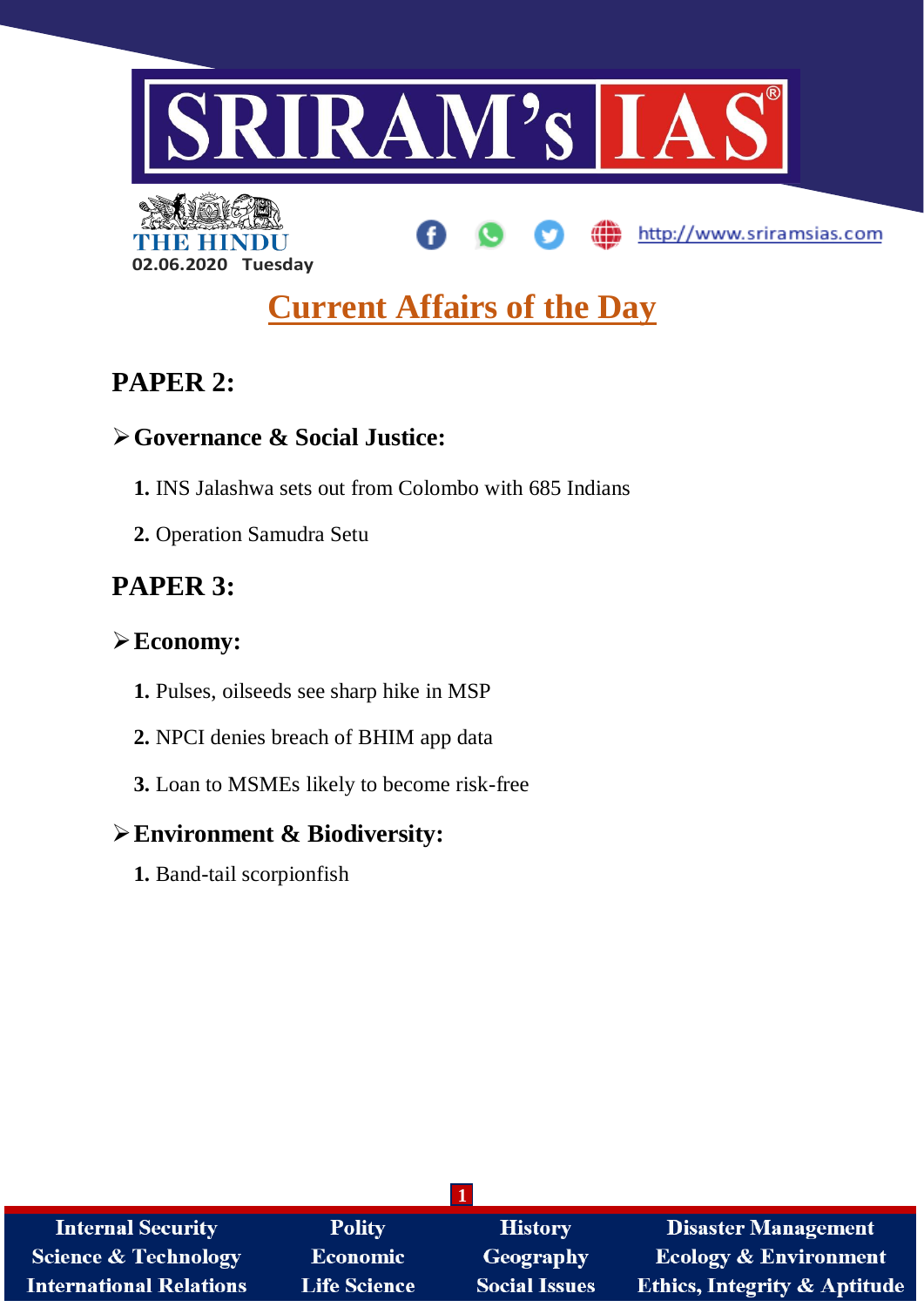

# THE HINDU **02.06.2020 Tuesday**

### **Pulses, oilseeds see sharp hike in MSP**

 The Cabinet Committee on Economic Affairs (CCEA) on Monday approved an increase in the **minimum support prices (MSPs)** for all mandated kharif crops, including paddy, pulses and cotton, for the 2020-21 marketing season.

#### **Value Added Information**

**About Minimum support prices (MSP):**



http://www.sriramsias.com

#### **What is it?**

 $\triangleright$  In theory, an MSP is the minimum price set by the Government at which farmers can expect to sell their produce for the season. When market prices fall below the announced MSPs, procurement agencies step in to procure the crop and 'support' the prices.

#### **Who announces?**

 The Cabinet Committee of Economic Affairs announces MSP for various crops at the beginning of each sowing season based on the recommendations of the Commission for Agricultural Costs and Prices (CACP). The CACP takes into account demand and supply, the cost of production and price trends in the market among other things when fixing MSPs.

#### **Why is it important?**

 $\triangleright$  Price volatility makes life difficult for farmers. Though prices of agri commodities may soar while in short supply, during years of bumper production, prices of the very same commodities plummet. MSPs ensure that farmers get a minimum price for their produce in adverse markets. MSPs have also been used as a tool by the Government to incentivise farmers to grow crops that are in short supply.

### **INS Jalashwa sets out from Colombo with 685 Indians**

- $\triangleright$  INS Jalashwa set sail from Colombo in Sri Lanka to Thoothukudi in Tamil Nadu with 685 Indian citizens on Monday evening, under Phase 2 of **Operation Samudra Setu** by the Navy.
- Under Phase 1 of Op 'Samudra Setu', the Navy has repatriated 1,488 Indian nationals from Male to Kochi.

| <b>Internal Security</b>        | <b>Polity</b>       | <b>History</b>       | <b>Disaster Management</b>              |
|---------------------------------|---------------------|----------------------|-----------------------------------------|
| <b>Science &amp; Technology</b> | <b>Economic</b>     | Geography            | <b>Ecology &amp; Environment</b>        |
| <b>International Relations</b>  | <b>Life Science</b> | <b>Social Issues</b> | <b>Ethics, Integrity &amp; Aptitude</b> |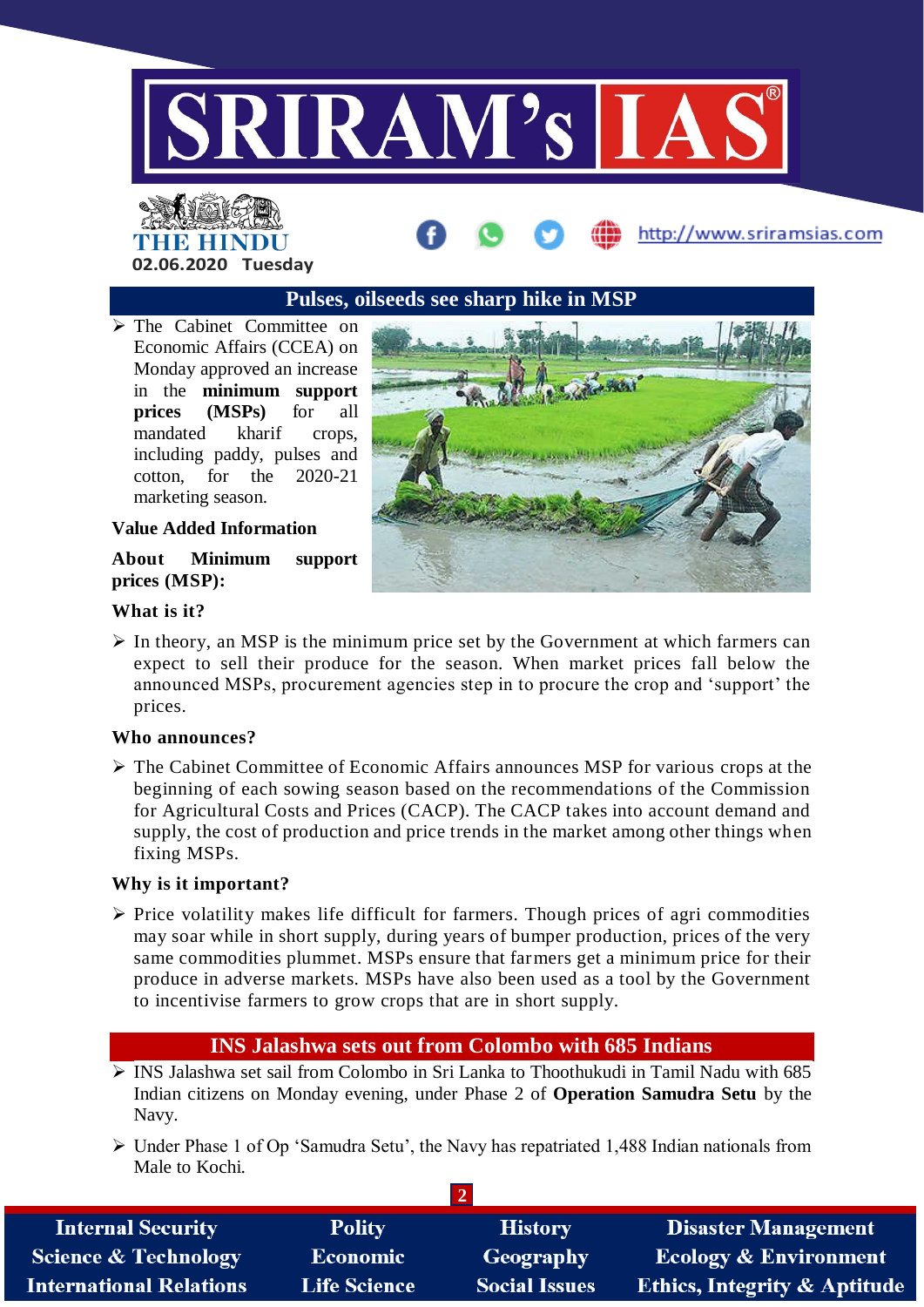



#### **Value Added Information**

#### **Operation Samudra Setu:**

- "Samudra Setu" means "Sea Bridge". This Naval rescue operation is a part of India's effort to bring back Indian nationals who are stuck overseas amid Covid-19 pandemic.
- $\triangleright$  The whole operation will be carefully executed in different phases. In Phase-1 of operation "Samudra Setu" Indian Naval Ships, Jalashwa, and Magar are directed to proceed towards the port of Male, and Republic of Maldives respectively to start the rescue operation starting from 8th May 2020.
- $\triangleright$  Indian Navy has planned to rescue a total of 1000 citizens during its first trip. Further evacuated citizens will be disembarked at the cost of Kochi and Kerala entrusted to the care of State Authorities.

#### **NPCI denies breach of BHIM app data**

 $\triangleright$  Following a report by security researchers alleging leak of personal data of millions of users of the **BHIM** payment application due to a website breach, the **National Payments Corporation of India (NPCI)** on Monday denied the claim, asking "everyone to not fall prey to such speculation".

#### **Value Added Information**

#### **What is BHIM?**

- **Bharat Interface for Money (BHIM)** is a UPI based payment interface.
- Developed by **National Payments Corporation of India (NPCI).**
- Allows **real time fund transfer.**
- **Launched**in December, 2016.

#### **What is UPI?**

- **Unified Payments Interface (UPI)** is a system that powers multiple bank accounts into a single mobile application (of any participating bank), merging several banking features, seamless fund routing & merchant payments into one hood.
- It also caters to **the "Peer to Peer"** collect request which can be scheduled and paid as per requirement and convenience.
- Each Bank provides **its own UPI App for Android, Windows and iOS mobile platform(s).**

| <b>Internal Security</b>        | <b>Polity</b>       | <b>History</b>       | <b>Disaster Management</b>              |
|---------------------------------|---------------------|----------------------|-----------------------------------------|
| <b>Science &amp; Technology</b> | Economic            | <b>Geography</b>     | <b>Ecology &amp; Environment</b>        |
| <b>International Relations</b>  | <b>Life Science</b> | <b>Social Issues</b> | <b>Ethics, Integrity &amp; Aptitude</b> |



http://www.sriramsias.com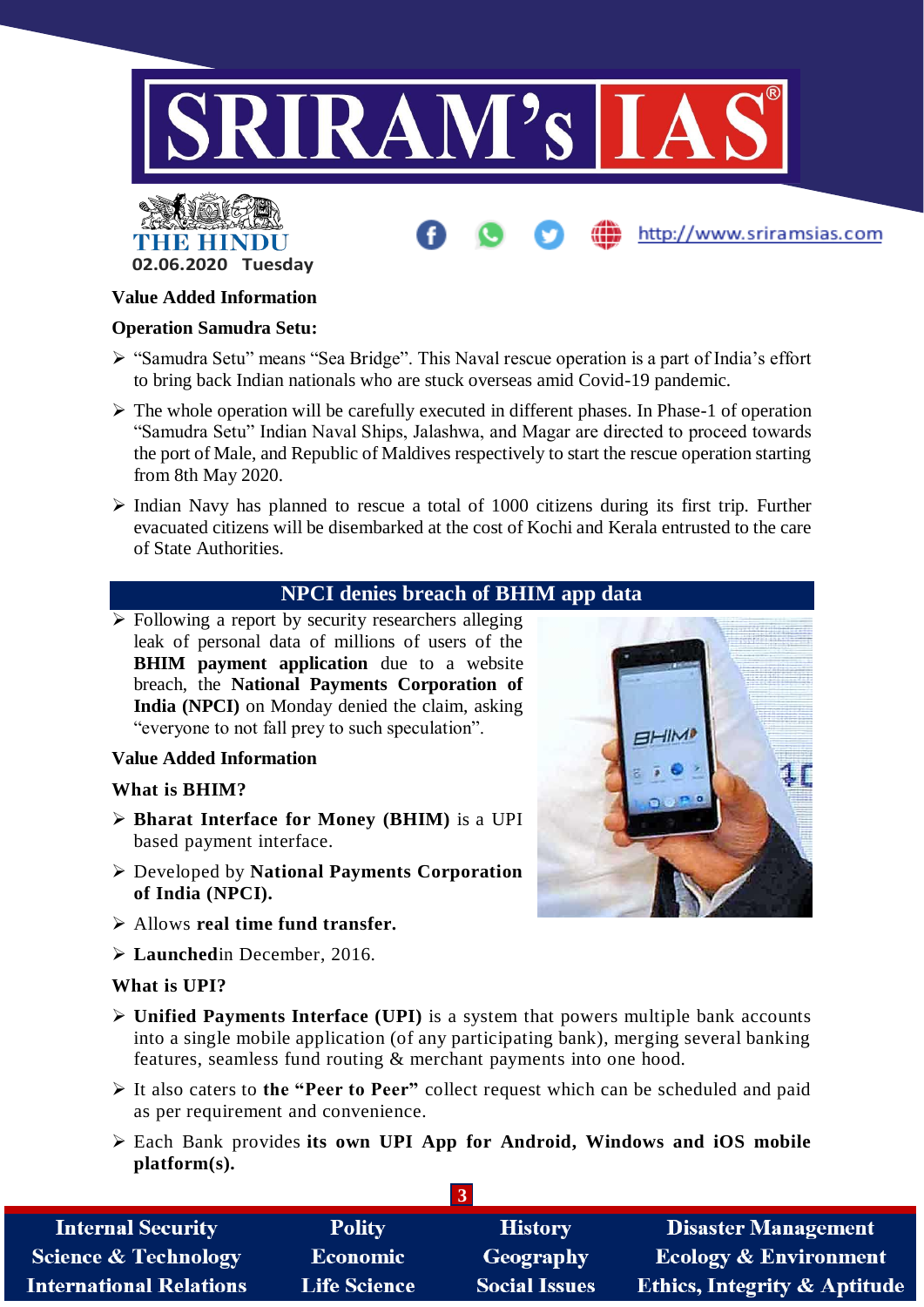

http://www.sriramsias.com



#### **Why UPI is outperforming e- wallets?**

- $\triangleright$  People are changing the way they transact, choosing bank-to-bank methods such as the Unified Payments Interface (UPI) over other instruments such as e-wallets. **This is because UPI is completely interoperable and as such, it is unique in the world, where you have an interoperable system on the 'send' and 'receive' side.**
- $\triangleright$  The rapid growth of UPI is accompanied by a reasonably strong growth in the value of transactions done using e-wallets, but the latter's growth has not taken off much following the fillip it received in the aftermath of demonetisation in November 2016.

#### **The BHIM apps has three levels of authentication:**

- $\triangleright$  For one, the app binds with a device's ID and mobile number.
- Second a user needs to sync whichever bank account (UPI or non-UPI enabled) in order to the conduct transaction.
- $\triangleright$  Third, when a user sets up the app they are asked to create a pin which is needed to log into the app. The UPI pin, which a user creates with their bank account is needed to go through with the transaction.

#### **UPI – Benefits to the Ecosystem participants:**

#### **Benefits for banks:**

- $\triangleright$  Universal Application for transaction.
- Everaging existing infrastructure.
- $\triangleright$  Safer. Secured and Innovative.
- $\triangleright$  Payment basis Single/ Unique Identifier.
- Enable seamless merchant transactions.

#### **Benefits for end Customers:**

- $\triangleright$  Round the clock availability.
- $\triangleright$  Single Application for accessing different bank accounts.
- Use of Virtual ID is more secure, no credential sharing.
- $\triangleright$  Single click authentication.
- $\triangleright$  Raise Complaint from Mobile App directly.

#### **Benefits for Merchants:**

- $\triangleright$  Seamless fund collection from customers single identifiers.
- $\triangleright$  No risk of storing customer's virtual address like in Cards.

| <b>Internal Security</b>        | <b>Polity</b>       | <b>History</b>       | <b>Disaster Management</b>              |
|---------------------------------|---------------------|----------------------|-----------------------------------------|
| <b>Science &amp; Technology</b> | <b>Economic</b>     | <b>Geography</b>     | <b>Ecology &amp; Environment</b>        |
| <b>International Relations</b>  | <b>Life Science</b> | <b>Social Issues</b> | <b>Ethics, Integrity &amp; Aptitude</b> |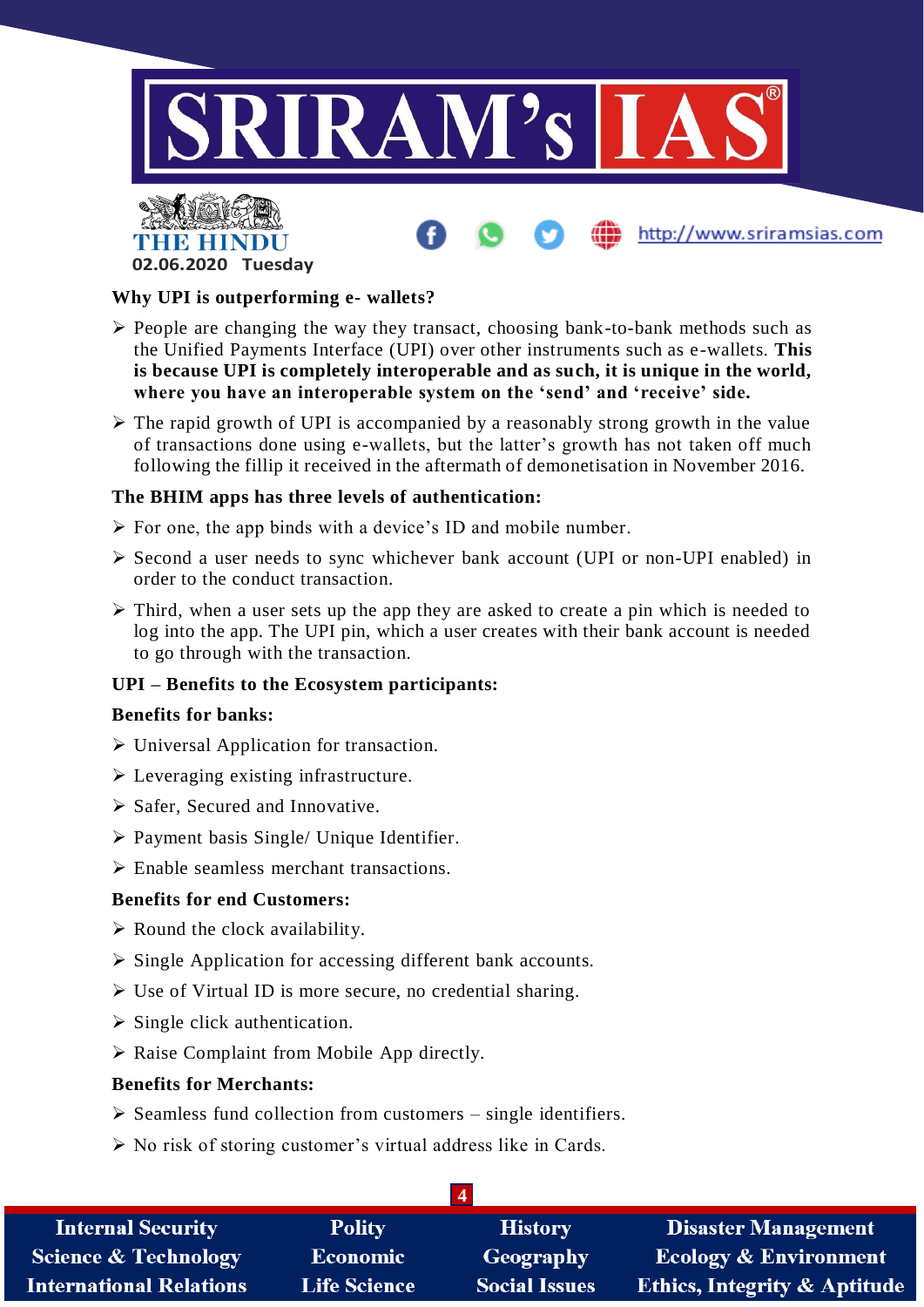

http://www.sriramsias.com



- $\triangleright$  Tap customers not having credit/debit cards.
- $\triangleright$  Suitable for e-Com & m-Com transaction.
- $\triangleright$  Resolves the COD collection problem.
- $\triangleright$  Single click 2FA facility to the customer seamless Pull.
- $\triangleright$  In-App Payments (IAP).

#### **About NPCI:**

- NPCI is **an umbrella organisation for operating retail payments and settlement systems in India.**
- It is **an initiative of Reserve Bank of India (RBI)** and **Indian Banks' Association (IBA)u**nder the provisions of **the Payment and Settlement Systems Act, 2007,** for creating a robust Payment and Settlement Infrastructure in India.
- It has been **incorporated as a not for profit company.**
- In 2016 **the shareholding was broad-based to 56 member banks to include more banks representing all sectors.**

### **Band-tail scorpionfish: A rare fish found across Sethukarai coast in the Gulf of Mannar**

- Researchers at the Central Marine Fisheries Research Institute (CMFRI) have found a rare fish from Sethukarai coast in the Gulf of Mannar.
- $\triangleright$  The specimen has been deposited in the National Marine Biodiversity Museum of the CMFRI.

#### **Key Points:**

- The **band-tail scorpionfish** (Scorpaenospsis neglecta) has spines which contain **neurotoxic venom**.
- $\triangleright$  When the spines pierce an individual, the venom gets injected immediately and it can be extremely painful.
- $\triangleright$  Eating the fish would lead to death.
- $\triangleright$  The fish is well-known for its ability to change colour and blend with its surrounding environment to escape from predators and while preying.
- $\triangleright$  This was the first time that the particular species was found alive in Indian waters.

| Э                               |                     |                      |                                         |
|---------------------------------|---------------------|----------------------|-----------------------------------------|
| <b>Internal Security</b>        | <b>Polity</b>       | <b>History</b>       | <b>Disaster Management</b>              |
| <b>Science &amp; Technology</b> | <b>Economic</b>     | Geography            | <b>Ecology &amp; Environment</b>        |
| <b>International Relations</b>  | <b>Life Science</b> | <b>Social Issues</b> | <b>Ethics, Integrity &amp; Aptitude</b> |